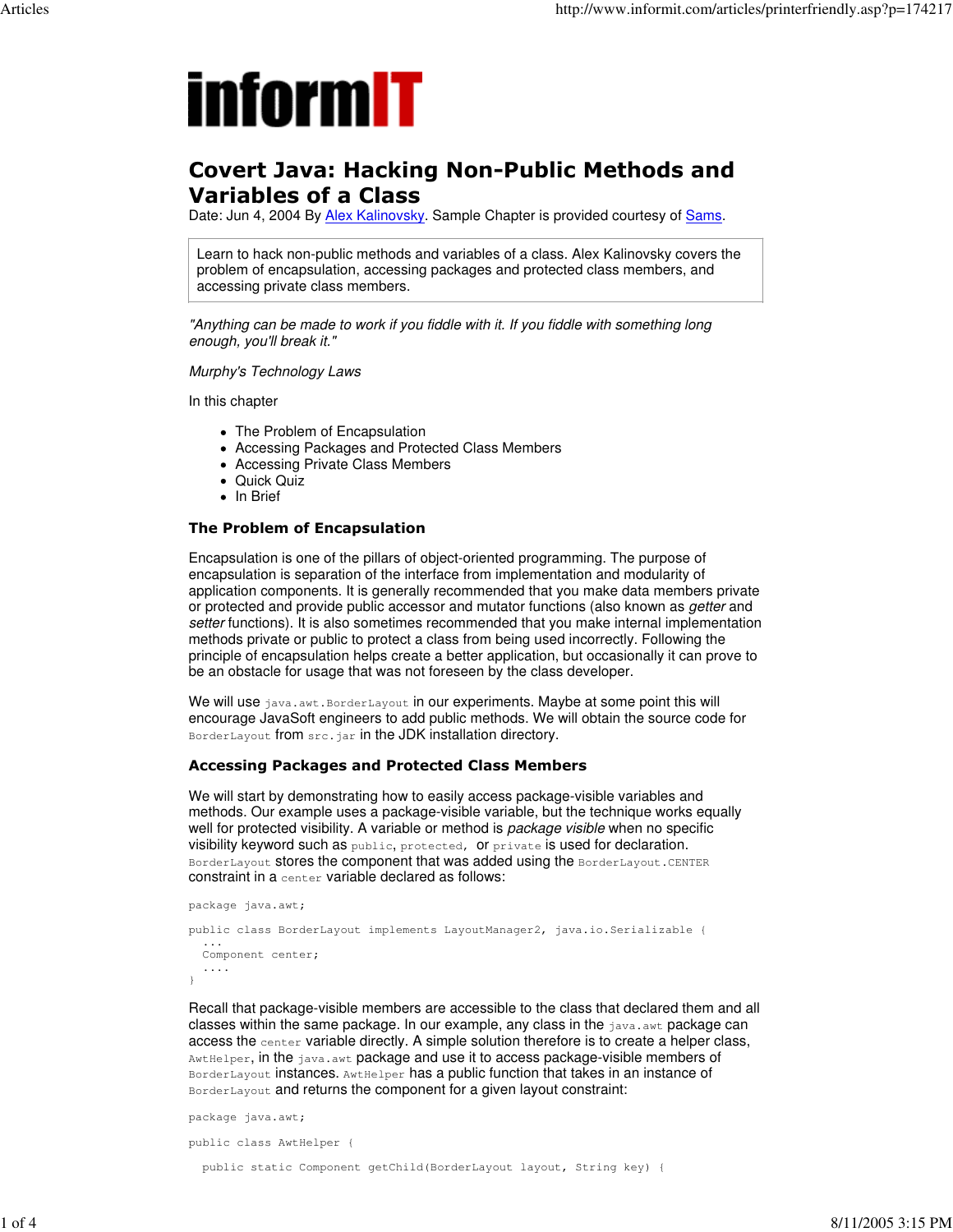```
 Component result = null;
   if (key == BorderLayout.NORTH)
     result = layout.north;
   else if (key == BorderLayout.SOUTH)
    result = layout.south; else if (key == BorderLayout.WEST)
     result = layout.west;
  else if (key == borderLayout.EAST) result = layout.east;
   else if (key == BorderLayout.CENTER)
    result = layout.center; return result;
 }
```
}

Let's write a test class called covert java. visibility. PackageAccessTest that uses AwtHelper to obtain the split pane instance from Chat's MainFrame. The following source code excerpt is what we are mostly interested in:

```
Container container = createTestContainer();
if (container.getLayout() instanceof BorderLayout) { 
  BorderLayout layout = (BorderLayout)container.getLayout();
 Component center = AwtHelper.getChild(layout, BorderLayout.CENTER);
 System.out.println("Center component = " + center);
}
```
We obtain the layout for the container and, if it is BorderLayout, we use AwtHelper to get the center component. Chat's MainFrame has the split pane in the center; therefore, if the code is written correctly, we should see an instance of  $Jsplit$  and  $S$  on the system console. Running PackageAccessTest, we get the following exception:

java.lang.SecurityException: Prohibited package name: java.awt

The exception is thrown because  $j$ <sub>ava.awt</sub> is considered to be a system name space that should not be used by regular classes. This would not have happened if we were trying to hack a package-visible member of a third-party class, but we have intentionally picked a system class to illustrate a real-life example. The only potential problem with using this technique for a nonsystem name space such as  $com.mycompany.mypackage$  occurs if the package is sealed. Adding a helper class to a sealed package requires the same technique as is explained for adding a patched class in Chapter 5, "Replacing and Patching Application Classes."

Adding system classes is a little trickier because they are loaded and treated differently from application classes. Chapter 16, "Intercepting Control Flow," provides a comprehensive discussion of system classes. For now, though, it would suffice to say that to add a class to the system package, the class has to be placed on the boot class path. A directory or JAR file can be prepended or appended to the boot class path using the  $-$ Xbootclasspath parameter to the  $j$ ava command line. Because we already have a patches subdirectory for the Chat application, we will use it for system classes as well. We modify build.xml to move the java.lang directory with AwtHelper to distrib/patches and create a new script (package\_access\_test.bat) in distrib/bin, as follows:

```
@echo off
set CLASSPATH=..\lib\chat.jar
java -Xbootclasspath/p:..\patches covertjava.visibility.PackageAccessTest
```
Running package\_access\_test.bat produces the following output:

```
C:\Projects\CovertJava\distrib\bin>package_access_test.bat
Testing package-visible access
Center component = javax.swing.JSplitPane[, 0, 0, 0x0, ...]
```
Having to place classes on the system boot class path makes deployment a little more involved because it requires modification of the startup script. For example, a Web application that is deployed into a Web container, such as Tomcat or WebLogic, can no longer be simply deployed through a console or the application deployment directory. The script that starts the application server must be modified to include the -xbootclasspath parameter. Another disadvantage of this technique is that it does not work for private members. Last, but not least, adding classes to packages can violate the license agreement. This is the case with BorderLayout because a section in Sun's Java license agreement explicitly prohibits adding classes to packages that begin with  $j$ <sub>ava</sub>. The next section presents another alternative that solves some of these problems.

**Stories From the Trenches -** WebCream is a product that converts Java AWT and Swing applications into interactive HTML Web sites. It does it by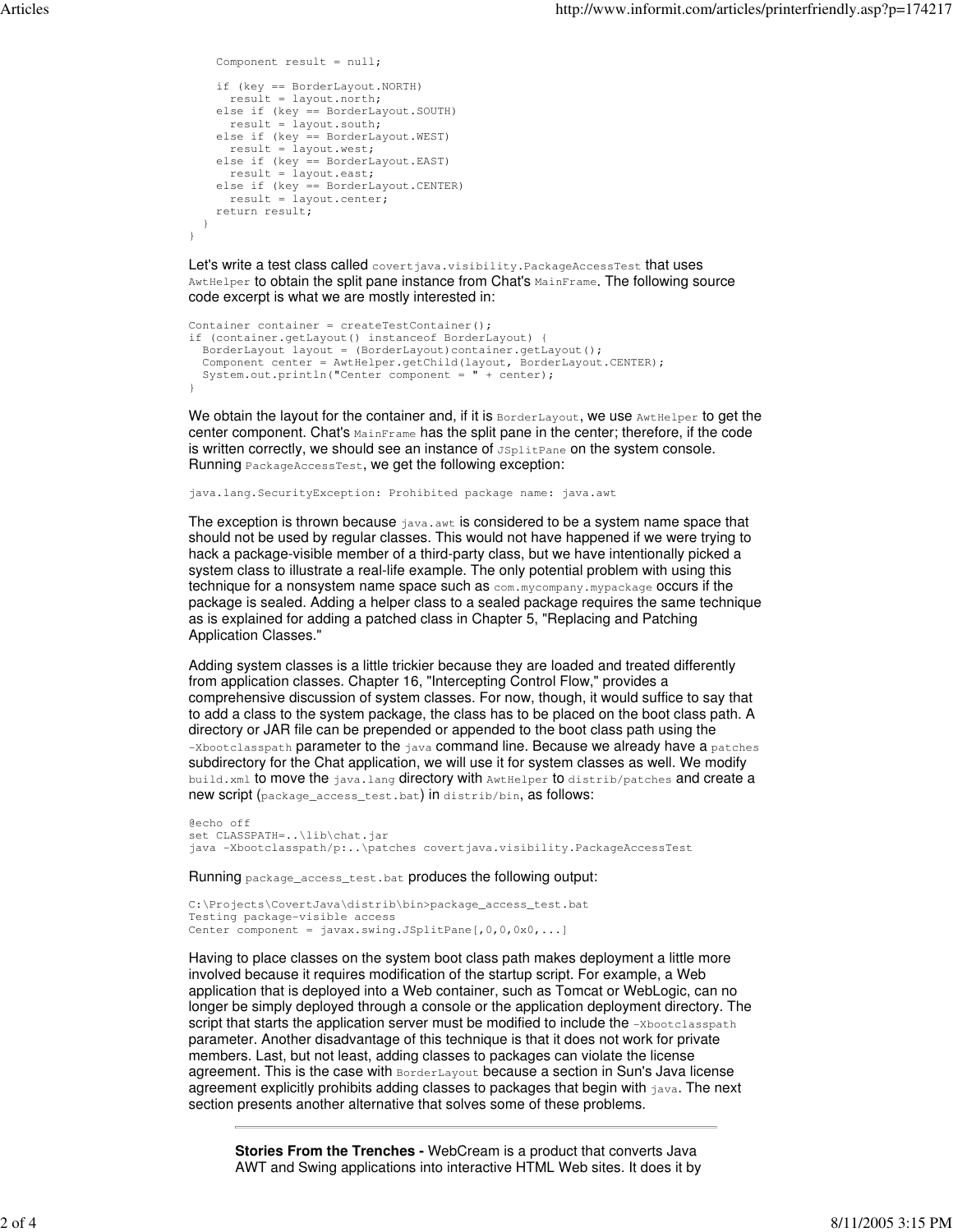emulating a graphical environment for the graphical user interface (GUI) application running on the server side and capturing and converting the currently displayed top window to an HTML page. To generate the HTML, WebCream iterates all containers and tries to mimic Java layouts with HTML tables. One of the layouts WebCream needs to support is BorderLayout. For a container with BorderLayout, the HTML rendering module needs to know which child component has been added to the South section, which one to the North, and so on. BorderLayout stores this information in the member variables south, north, and so on, and it even has a  $qetChild()$  method that can be used to obtain the component. The problem is that the variables are declared with package visibility and the getChild method is declared as private. To get around the absence of public access to BorderLayout's child components, WebCream engineers had to rely on the hacking techniques described in this chapter.

### Accessing Private Class Members

Private members are accessible only to the class that declares them. That is one of the ground rules of the Java language that ensures encapsulation. But is it really so? Is it really enforced all the time? If you said, "Well, this guy is writing about it, so there has to be a loophole of some sort," you'd be right. The Java compiler enforces the privacy of private members at compile time. Thus, there can be no static references by other classes to private methods and variables of a class. However, Java has a powerful mechanism of reflection that enables querying instance and class metadata and accessing fields and methods at runtime. Because reflection is dynamic, compile time checks are not applicable. Instead, Java runtime relies on a security manager—if one exists—to verify that the calling code has enough privileges for a particular type of access. The security manager provides enough protection because all the functions of the reflection API delegate to it before executing their logic. What undermines this protection is the fact that the security manager is often not set. By default, the security manager is not set, and unless the code explicitly installs a default or a custom security manager, the runtime access control checks are not in effect. Even if a security manager is set, it is typically configured through a policy file, which can be extended to allow access to the reflection API.

If you looked at the BorderLayout class carefully, you might have noticed that it already has a method that returns a child component based on the position key. Not surprisingly, it is called getChild and has the following signature:

private Component getChild(String key, boolean ltr)

This sounds like good news because you don't really have to write your own implementation. The problem is that the method is declared as private and there is no public method you can use to call it. To leverage the existing JDK code, you must call BorderLayout.getChild() using the reflection API. We will use the same test structure as in the previous section. This time, though, instead of using  $AwtHe1per$ , the test class delegates to its own helper function  $(getChild()$ :

```
public class PrivateAccessTest {
   public static void main(String[] args) throws Exception {
     Container container = createTestContainer();
     if (container.getLayout() instanceof BorderLayout) {
     BorderLayout layout = (BorderLayout)container.getLayout();
       Component center = getChild(layout, BorderLayout.CENTER);
       System.out.println("Center component = " + center);
     }
     ...
   }
   public static Component getChild(BorderLayout layout, String key) throws Exception {
 Class[] paramTypes = new Class[]{String.class, boolean.class};
 Method method = layout.getClass().getDeclaredMethod("getChild", paramTypes);
     // Private methods are not accessible by default
    method.setAccessible(true);
    Object[] params = new Object[] {key, new Boolean(true)};
    Object result = method.invoke(layout, params);
   return (Component) result;
   }
 ...
}
```
The  $getChild()$  implementation is the core of the technique. It obtains the method object through reflection and then calls setAccessible(true). A value of true is set to suppress